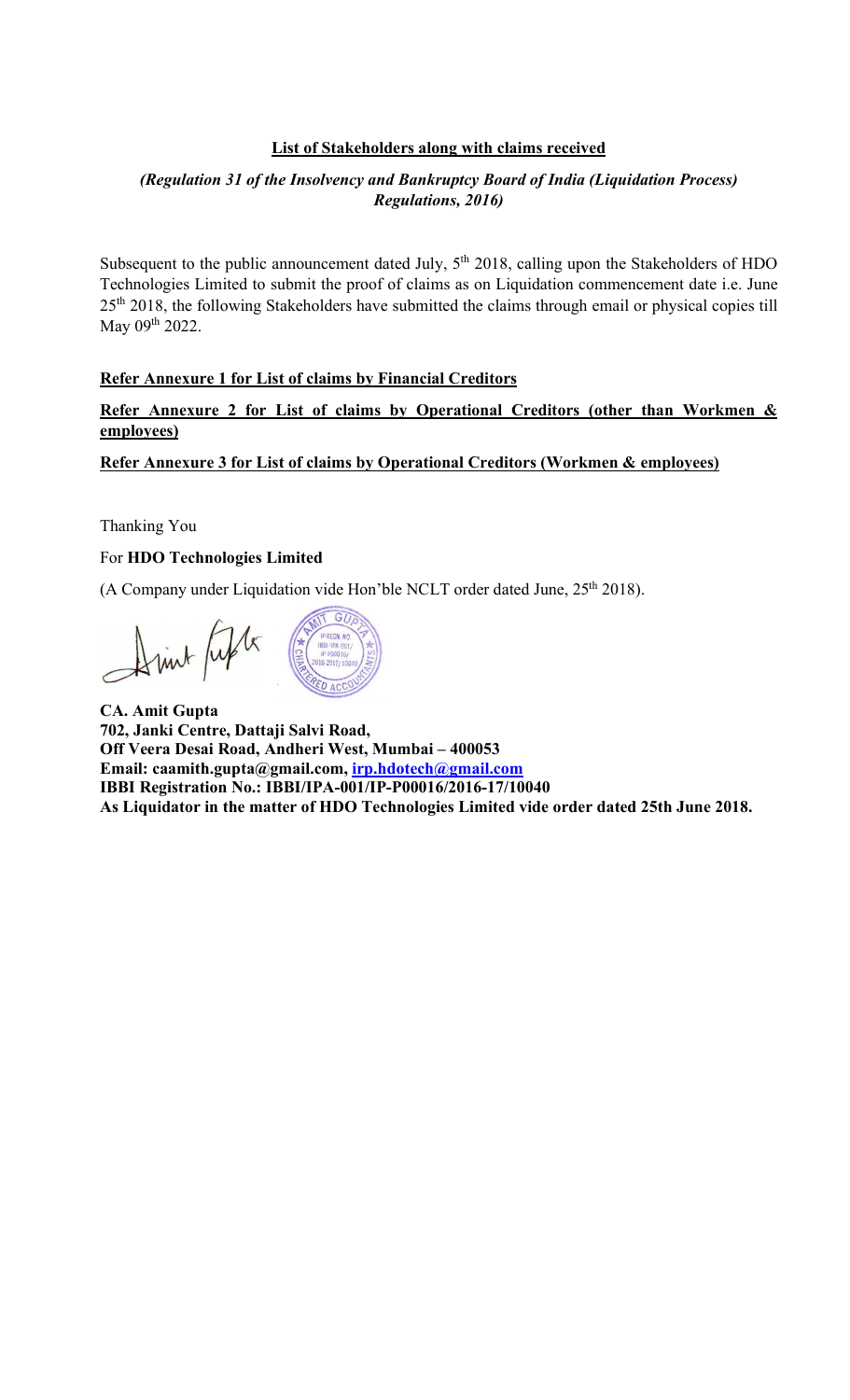# Annexure 1 – List of Financial Creditors (as on 25<sup>th</sup> June, 2018 i.e. Liquidation Commencement Date)

| Sr.<br>No.       | <b>Name of the Stakeholder</b>  | <b>Nature of</b><br><b>Stakeholder</b> | <b>Amount Claimed</b><br>(INR) | <b>Amount Admitted</b><br>(INR) |
|------------------|---------------------------------|----------------------------------------|--------------------------------|---------------------------------|
| 1.               | Bank of India Limited           | Secured                                | 198, 78, 32, 147. 28           | 198, 78, 32, 147. 28            |
| $\overline{2}$ . | Union Bank of India (Erstwhile) | Secured                                | 81,27,36,702.77                | 81,27,36,702.77                 |
|                  | Andhra Bank)                    |                                        |                                |                                 |
| $\beta$ .        | Export Import Bank of India     | Unsecured                              | 27,74,08,458.60                | 27,74,08,458.60                 |
| 4.               | Union Bank of India             | Unsecured                              | 646, 16, 25, 341.00            | 645, 68, 24, 118.00             |
|                  | (Erstwhile Corporation Bank)    |                                        |                                |                                 |
|                  | <b>TOTAL</b>                    | 953, 96, 02, 649. 65                   | 953,48,01,426.65               |                                 |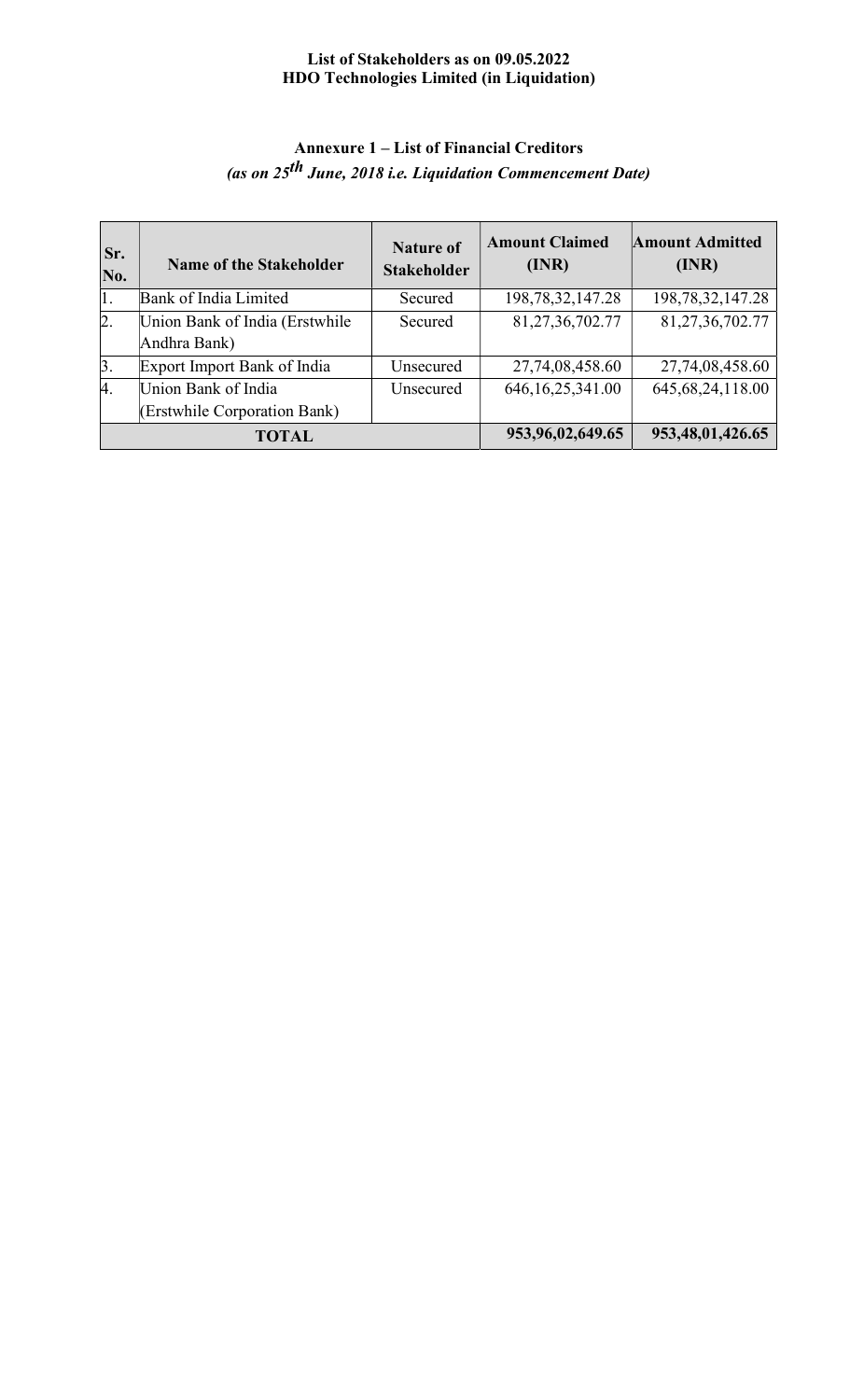# Annexure 2 – List of Operational Creditors (other than Workmen and Employees)

| Sr.<br>No. | <b>Name of the Stakeholder</b>                           | <b>Nature of</b><br><b>Stakeholder</b> | <b>Amount Claimed</b><br>(INR) | <b>Amount Admitted</b><br>(INR) |
|------------|----------------------------------------------------------|----------------------------------------|--------------------------------|---------------------------------|
| 1.         | Bhagyodaya Transport Company                             | Unsecured                              | 25,29,310.00                   | 25,29,310.00                    |
| 2.         | <b>South Eastern Carriers Private</b><br>Limited         | Unsecured                              | 19,60,790.00                   | 19,60,790.00                    |
| 3.         | Crescent Roadways Private Limited                        | Unsecured                              | 19,00,000.00                   | 19,00,000.00                    |
| 4.         | Subramanya Law Company                                   | Unsecured                              | 2,07,000.00                    | 2,07,000.00                     |
| 5.         | One Source Logistics Private<br>Limited                  | Unsecured                              | 13,64,601.00                   | 7,16,050.00                     |
| 6.         | <b>BOI Merchant Bankers Limited</b>                      | Unsecured                              | 1,72,500.00                    | 1,72,500.00                     |
| 7.         | Azamin Enterprises Private Limited                       | Unsecured                              | 65,80,676.00                   | 56,78,467.00                    |
| 8.         | <b>CJ</b> Darcl Logistics Limited                        | Unsecured                              | 32,34,691.00                   | 17,81,000.00                    |
| 9.         | <b>Weldflow Engineers</b>                                | Unsecured                              | 6,05,742.67                    | 2,97,092.54                     |
| 10.        | <b>Shreenath Engineers</b>                               | Unsecured                              | 8,69,800.00                    | 8,69,800.00                     |
| 11.        | Vision Enterprise                                        | Unsecured                              | 14,58,393.00                   | 14,58,393.00                    |
| 12.        | <b>Canny Management Services</b><br>Private Limited      | Unsecured                              | 40,08,128.00                   | 32,91,317.00                    |
| 13.        | Shree Shiv Enterprises                                   | Unsecured                              | 67,80,551.00                   | 27,74,717.00                    |
| 14.        | <b>Supreme Freight Carriers</b>                          | Unsecured                              | 2,17,500.00                    | 2,17,500.00                     |
| 15.        | Echjay Industries Private Limited                        | Unsecured                              | 33,69,342.76                   | 33,69,342.76                    |
| 16.        | <b>ABC</b> India Limited                                 | Unsecured                              | 28,30,570.00                   | 28,30,570.00                    |
| 17.        | State Tax Department, Gujarat                            | Unsecured                              | 3,01,05,065.00                 | 3,01,05,065.00                  |
| 18.        | Income Tax Department, Gujarat                           | Unsecured                              | 1,27,43,867.00                 | 1,27,43,867.00                  |
| 19.        | Central GST and CX, Division II,<br>Gujarat              | Unsecured                              | 1,82,08,099.00                 | 1,82,08,099.00                  |
| 20.        | <b>Employees Provident Fund</b><br>Organisation, Gujarat | Unsecured                              | 31,87,921.00                   | 23,91,940.00                    |
| 21.        | Goodluck Engineering Company                             | Unsecured                              | 56,47,663.00                   | 56,47,663.00                    |
| 22.        | Taru Marketing Service                                   | Unsecured                              | 30,83,195.00                   | 29,31,368.00                    |
| 23.        | Sage Welds                                               | Unsecured                              | 12,39,197.00                   | 3,67,126.00                     |
| 24.        | Goodluck Engineering Company                             | Unsecured                              | 56,47,663.00                   | 56,47,663.00                    |
|            | <b>TOTAL</b>                                             |                                        | 11,79,52,265.43                | 10,80,96,640.30                 |

# (as on  $25^{th}$  June, 2018 i.e. Liquidation Commencement Date)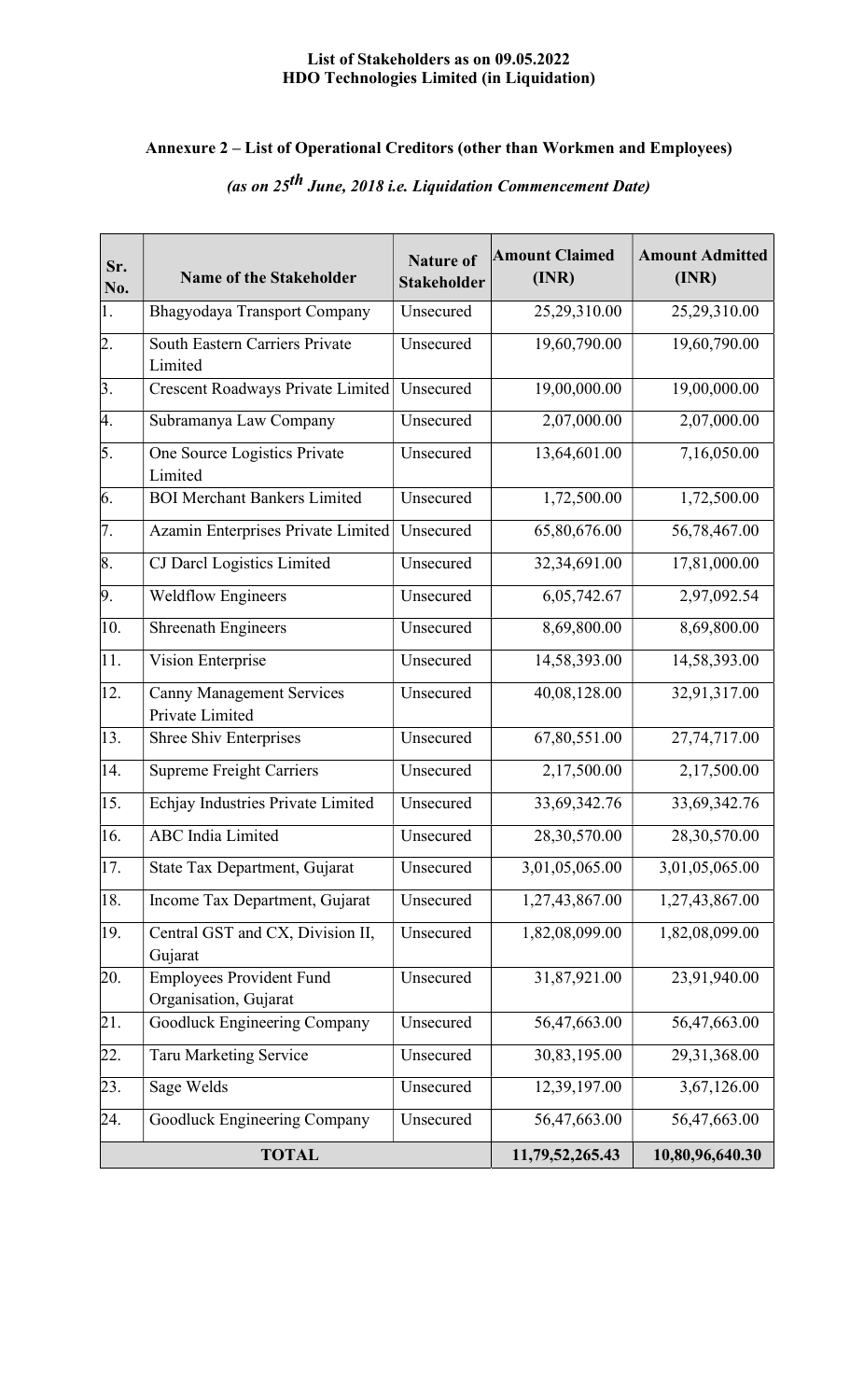## Annexure 3

## List of claims by Operational Creditors (Employees) (as on 25<sup>th</sup> June, 2018 i.e. Liquidation Commencement Date)

| Sr.            |                 |           |                          | <b>Amount</b>  | <b>Amount</b>   |
|----------------|-----------------|-----------|--------------------------|----------------|-----------------|
| No.            | <b>Month</b>    | Emp. Code | <b>Emp. Name</b>         | <b>Claimed</b> | <b>Admitted</b> |
|                |                 |           |                          | (INR)          | (INR)           |
| $\mathbf{1}$   | $Jul-12$        | 10620     | Gaurav R Patel           | 2,805.00       | 2,805.00        |
| $\overline{2}$ | Aug- $12$       | 10514     | Ritesh Jain              | 10,003.00      | 10,003.00       |
| $\overline{3}$ | $Sep-12$        | 10647     | Rohit B Sadariya         | 12,171.00      | 12,171.00       |
| $\overline{4}$ | $Oct-12$        | 10608     | Chandra Shekhar J        | 4,039.00       | 4,039.00        |
| 5              | $Mar-13$        | 10668     | Sandeep Tiwari           | 2,343.00       | 2,343.00        |
| 6              | $Mar-13$        | 10616     | Bhavin K Sali            | 2,406.00       | 2,406.00        |
| $\tau$         | Apr-13          | 10460     | Prakash B Patel          | 44,012.00      | 44,012.00       |
| $8\,$          | $May-13$        | 10566     | Keshavlal V Panchal      | 5,117.00       | 5,117.00        |
| 9              | Jun-13          | 10670     | <b>LVS RAO</b>           | 19,518.00      | 19,518.00       |
| 10             | Jul-13          | 10482     | Pankaj V Patel           | 59.00          | 59.00           |
| 11             | Jul-13          | 10640     | Pankaj Parihar           | 16,772.00      | 16,772.00       |
| 12             | Aug-13          | 10331     | Pritesh P Patel          | 15,001.00      | 15,001.00       |
| 13             | $\text{Sep-13}$ | 10479     | Mayur Chauhan            | 4,225.00       | 4,225.00        |
| 14             | $Dec-13$        | 10674     | Mehul B Panchal          | 3,452.00       | 3,452.00        |
| 15             | Jan-14          | 10575     | Mohsin Pathan            | 3,328.00       | 3,328.00        |
| 16             | $Feb-14$        | 10578     | Kiran Parmar             | 693.00         | 693.00          |
| 17             | $Mar-14$        | 10495     | Jatin K Patel            | 10,116.00      | 10,116.00       |
| 18             | Apr-14          | 10230     | Manmohan Sharma          | 3,314.00       | 3,314.00        |
| 19             | Apr-14          | 10476     | Vasant N Patel           | 48,739.00      | 48,739.00       |
| 20             | Jun-14          | 10282     | Mahesh R Panchal         | 8,993.00       | 8,993.00        |
| 21             | Jun-14          | 10625     | Balbhadra Kikani         | 8,874.00       | 8,874.00        |
| 22             | Jul-14          | 10676     | Jigar Patel              | 10,254.00      | 10,254.00       |
| 23             | Aug-14          | 10251     | <b>Hiten Dave</b>        | 6,931.00       | 6,931.00        |
| 24             | Aug-14          | 10502     | Dipesh Makwana           | 6,748.00       | 6,748.00        |
| 25             | Aug-14          | 10334     | Tulsidas Vasava          | 15,420.00      | 15,420.00       |
| 26             | Aug-14          | 10681     | Praful Chaudhry          | 5,848.00       | 5,848.00        |
| 27             | $Sep-14$        | 10693     | Chandramani Singh        | 55,564.00      | 55,564.00       |
| 28             | $\text{Sep-14}$ | 10579     | Ruchit D Patel           | 11,477.00      | 11,477.00       |
| 29             | $Oct-14$        | 10645     | Sandeep Kumar Verma      | 16,299.00      | 16,299.00       |
| 30             | $Oct-14$        | 10688     | Mukesh M Koshti          | 27,436.00      | 27,436.00       |
| 31             | $Oct-14$        | 10409     | Shyam Shah               | 94,931.00      | 94,931.00       |
| 32             | $Oct-14$        | 10597     | Gaurang R Patel          | 38,706.00      | 38,706.00       |
| 33             | $Oct-14$        | 10539     | Nilesh H Patel           | 35,024.00      | 35,024.00       |
| 34             | $Nov-14$        | 10581     | Chandrasekhar Pakal      | 4,592.00       | 4,592.00        |
| 35             | $Oct-14$        | 10160     | <b>Arvind S Patel</b>    | 31,117.00      | 31,117.00       |
| 36             | $Nov-14$        | 10685     | Nishant Bhatt            | 12,585.00      | 12,585.00       |
| 37             | $Nov-14$        | 10257     | K R Krishnam Raju        | 71,995.00      | 71,995.00       |
| 38             | $Dec-14$        | 10633     | Chirag D Patel           | 7,138.00       | 7,138.00        |
| 39             | $Dec-14$        | 10650     | <b>Shaktisinh Parmar</b> | 3,799.00       | 3,799.00        |
| 40             | $Dec-14$        | 10690     | Sandeep S Sharma         | 9,179.00       | 9,179.00        |
| 41             | $Dec-14$        | 10691     | <b>Shetal Patel</b>      | 15,586.00      | 15,586.00       |
| 42             | $Dec-14$        | 10621     | Kiran Bhangale           | 2,481.00       | 2,481.00        |
| 43             | Jan-15          | 10634     | Rahul G Modi             | 14,724.00      | 14,724.00       |
| 44             | $Jan-15$        | 10657     | Raju V Bhut              | 11,854.00      | 11,854.00       |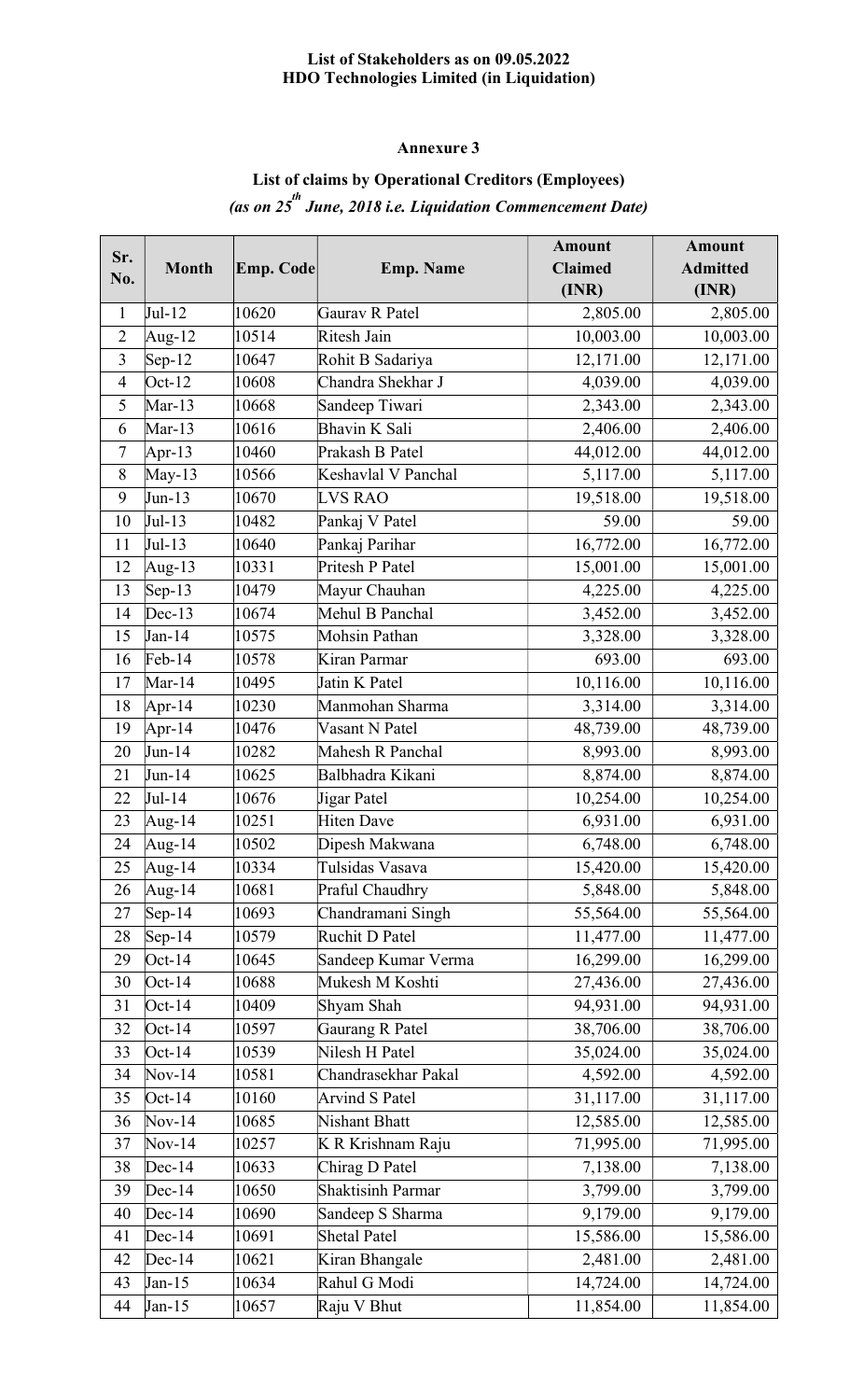| 45 | $Jan-15$        | 10652 | Shiv Solanki           | 4,573.00  | 4,573.00  |
|----|-----------------|-------|------------------------|-----------|-----------|
| 46 | Jan-15          | 10434 | Samir M Menat          | 3,872.00  | 3,872.00  |
| 47 | $Jan-15$        | 10682 | <b>Bharat D Sharma</b> | 16,541.00 | 16,541.00 |
| 48 | $Feb-15$        | 10678 | Deepak Chaturvedi      | 34,994.00 | 34,994.00 |
| 49 | $Feb-15$        | 10615 | Dipesh Mishra          | 6,280.00  | 6,280.00  |
| 50 | $Mar-15$        | 10330 | Jinendra P Bhavsar     | 4,919.00  | 4,919.00  |
| 51 | Apr-15          | 10701 | Nirav A Patel          | 4,856.00  | 4,856.00  |
| 52 | Apr-15          | 10382 | Brijesh K Suthar       | 12,482.00 | 12,482.00 |
| 53 | Apr-15          | 3381  | Ashish P Shah          | 7,751.00  | 7,751.00  |
| 54 | $May-15$        | 3512  | M Siddique             | 4,238.00  | 4,238.00  |
| 55 | $May-15$        | 10574 | Mayur Patel            | 7,513.00  | 7,513.00  |
| 56 | May-15          | 10694 | Pankaj Mandaliya       | 14,017.00 | 14,017.00 |
| 57 | $May-15$        | 10043 | Mahendra M Patel       | 11,214.00 | 11,214.00 |
| 58 | $May-15$        | 10005 | U K Chaudhri           | 28,829.00 | 28,829.00 |
| 59 | Jun-15          | 10649 | Vikram Makwana         | 7,681.00  | 7,681.00  |
| 60 | Jun-15          | 10692 | Amit N Thakkar         | 3,536.00  | 3,536.00  |
| 61 | $Jun-15$        | 10715 | Anuj Kumar             | 6,064.00  | 6,064.00  |
| 62 | Jun-15          | 10705 | <b>Umang R Shah</b>    | 4,679.00  | 4,679.00  |
| 63 | Jul-15          | 10361 | Ronak R Korashma       | 13,853.00 | 13,853.00 |
| 64 | $Jul-15$        | 10425 | R. Jeevanandham        | 4,135.00  | 4,135.00  |
| 65 | Aug-15          | 10520 | Ashit R Patel          | 2,341.00  | 2,341.00  |
| 66 | Aug-15          | 2647  | <b>Anand M Parmar</b>  | 15,056.00 | 15,056.00 |
| 67 | $Sep-15$        | 10516 | Japan M Shah           | 7,278.00  | 7,278.00  |
| 68 | $Oct-15$        | 10070 | Kishore D Adhyaru      | 7,531.00  | 7,531.00  |
| 69 | $Oct-15$        | 10529 | Augustin S Shepherd    | 9,923.00  | 9,923.00  |
| 70 | $Oct-15$        | 10463 | Atul M Patel           | 3,223.00  | 3,223.00  |
| 71 | $Oct-15$        | 10587 | Subhash koli           | 4,446.00  | 4,446.00  |
| 72 | $Nov-15$        | 10273 | D Srinivas             | 22,748.00 | 22,748.00 |
| 73 | $Nov-15$        | 10641 | Ramesh G Panchal       | 5,358.00  | 5,358.00  |
| 74 | $Dec-15$        | 10510 | Vikram J Rathod        | 7,662.00  | 7,662.00  |
| 75 | $Feb-16$        | 10179 | Hardik B Thakar        | 8,412.00  | 8,412.00  |
| 76 | $Feb-16$        | 10494 | <b>Bhavesh R Patel</b> | 2,407.00  | 2,407.00  |
| 77 | Mar-16          | 10718 | Vinit M Patel          | 4,688.00  | 4,688.00  |
| 78 | Mar-16          | 10343 | Nikhil R Panchal       | 2,410.00  | 2,410.00  |
| 79 | Jun-16          | 10679 | Mahesh J Panchal       | 4,041.00  | 4,041.00  |
| 80 | $Jul-16$        | 10346 | Rimple C Shah          | 28,551.00 | 28,551.00 |
| 81 | $Jul-16$        | 10294 | Shailesh A patel       | 24,884.00 | 24,884.00 |
| 82 | Aug-16          | 10717 | Kalpesh V Sangani      | 8,974.00  | 8,974.00  |
| 83 | $\text{Sep-}16$ | 10601 | Monik Chauhan          | 13,122.00 | 13,122.00 |
| 84 | Jan-17          | 10689 | Laxminarayan Mahapatra | 11,000.00 | 11,000.00 |
| 85 | $Mar-12$        | 2877  | Hardik Patel           | 13,101.00 | 13,101.00 |
| 86 | Apr-12          | 3567  | Chetan Prajapati       | 2,303.00  | 2,303.00  |
| 87 | $\text{Sep-12}$ | 3488  | <b>Arvind Duggar</b>   | 22,804.00 | 22,804.00 |
| 88 | $\text{Sep-12}$ | 3330  | Dinesh Dabhi           | 10,797.00 | 10,797.00 |
| 89 | $\text{Sep-12}$ | 2230  | V A Mehta              | 47,622.00 | 47,622.00 |
| 90 | $Oct-12$        | 2966  | G Gayatri              | 55,296.00 | 55,296.00 |
| 91 | $Oct-12$        | 3130  | K Balasubramanian      | 63,588.00 | 63,588.00 |
| 92 | $Oct-12$        | 3336  | Harshil Patel          | 9,153.00  | 9,153.00  |
| 93 | $Oct-12$        | 3352  | Bhumen Sakarwala       | 10,779.00 | 10,779.00 |
| 94 | $Oct-12$        | 3449  | R Manivannan           | 12,379.00 | 12,379.00 |
| 95 | $Oct-12$        | 3467  | V Sachin               | 31,759.00 | 31,759.00 |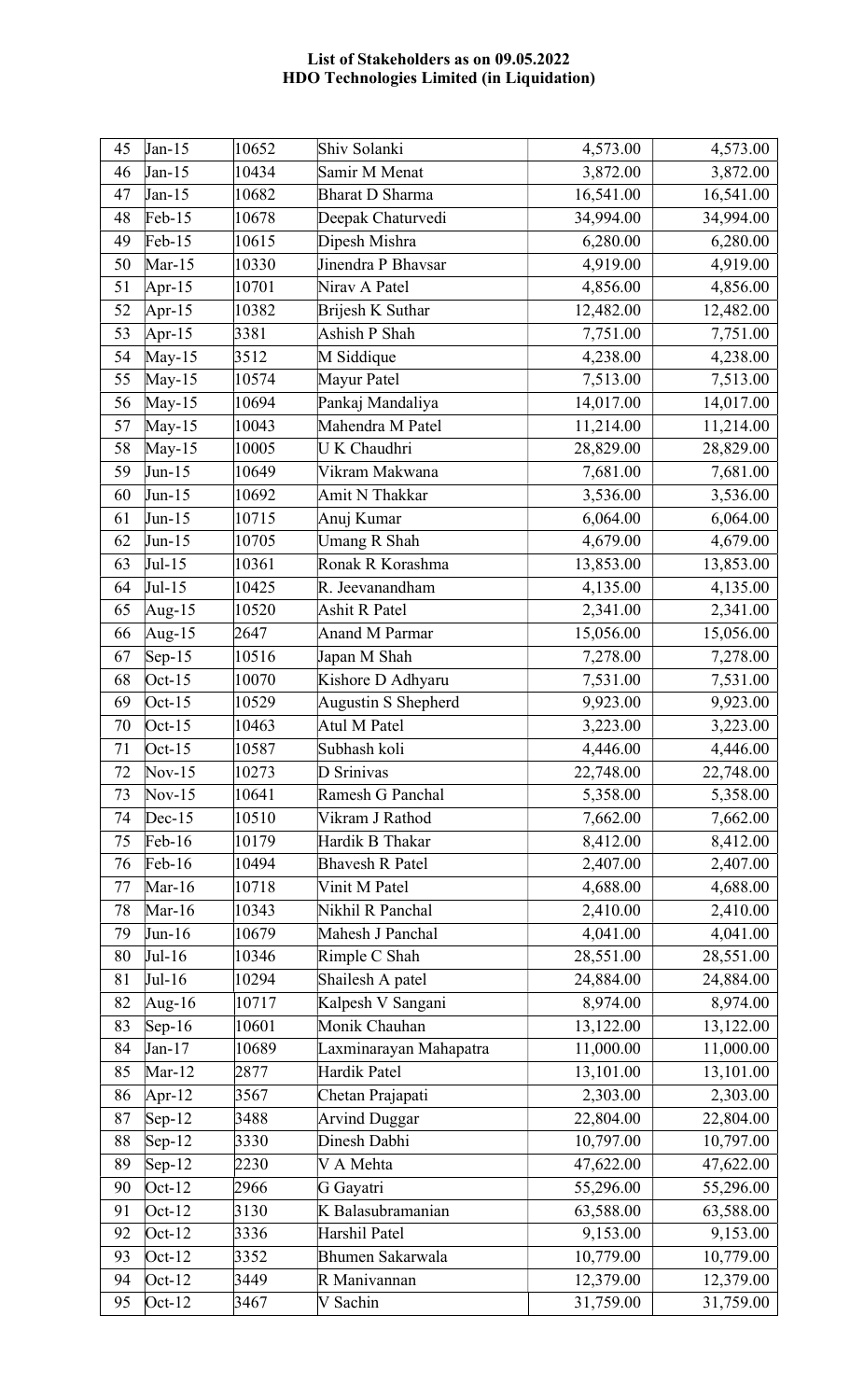| 10358<br>Rakesh Bipinchandra Shah<br>120<br>Apr-21<br><b>TOTAL</b> |                 |      |                        | 1,62,240.00<br>25,60,067.00 | 1,56,490.00*<br>25,54,317.00 |
|--------------------------------------------------------------------|-----------------|------|------------------------|-----------------------------|------------------------------|
| 119                                                                | $Feb-15$        | 2859 | Nirav Gajjar           | 6,751.00                    | 6,751.00                     |
| 118                                                                | $Jan-15$        | 3632 | <b>Bhawesh D Patel</b> | 34,113.00                   | 34,113.00                    |
| 117                                                                | $Dec-14$        | 2735 | Jashwant R Prajapati   | 5,124.00                    | 5,124.00                     |
| 116                                                                | $Oct-14$        | 2930 | Amit S Dabhi           | 13,242.00                   | 13,242.00                    |
| 115                                                                | $Oct-14$        | 2633 | Yogesh Mishtry         | 13,338.00                   | 13,338.00                    |
| 114                                                                | $\text{Sep-14}$ | 2907 | Viral Patel            | 39,212.00                   | 39,212.00                    |
| 113                                                                | $Jul-14$        | 2780 | Dashrath Prajapati     | 57,472.00                   | 57,472.00                    |
| 112                                                                | Apr-14          | 2733 | PD Koranne             | 58,929.00                   | 58,929.00                    |
| 111                                                                | Apr-14          | 2799 | Arpit Bhargav          | 1,57,225.00                 | 1,57,225.00                  |
| 110                                                                | $Jul-13$        | 2230 | V A Mehta              | 53,784.00                   | 53,784.00                    |
| 109                                                                | $Jul-13$        | 2967 | <b>Ankur Patel</b>     | 21,935.00                   | 21,935.00                    |
| 108                                                                | Jun-13          | 3614 | Ravi Patel             | 389.00                      | 389.00                       |
| 107                                                                | May-13          | 2689 | Mahmadsabir Y Momin    | 5,514.00                    | 5,514.00                     |
| 106                                                                | $May-13$        | 2635 | Hiren P Mistry         | 2,038.00                    | 2,038.00                     |
| 105                                                                | $May-13$        | 2592 | Hitesh Modi            | 65,309.00                   | 65,309.00                    |
| 104                                                                | $Mar-13$        | 2688 | Chirag Sutar           | 8,560.00                    | 8,560.00                     |
| 103                                                                | $Feb-13$        | 3314 | Prashant Rathod        | 45,635.00                   | 45,635.00                    |
| 102                                                                | $Feb-13$        | 2600 | <b>Bharat P Patel</b>  | 30,482.00                   | 30,482.00                    |
| 101                                                                | Jan-13          | 2653 | Amrish Rami            | 41,525.00                   | 41,525.00                    |
| 100                                                                | Jan-13          | 3647 | S Ganesan              | 1,07,187.00                 | 1,07,187.00                  |
| 99                                                                 | Jan-13          | 2578 | <b>Saket Bhatt</b>     | 1,28,797.00                 | 1,28,797.00                  |
| 98                                                                 | Jan-13          | 2574 | Ashish Navalia         | 43,645.00                   | 43,645.00                    |
| 97                                                                 | $Nov-12$        | 3526 | Veerasamy Sabapathy    | 21,396.00                   | 21,396.00                    |
| 96                                                                 | $Nov-12$        | 3380 | <b>B</b> Suresh        | 24,894.00                   | 24,894.00                    |

\*Please note that the said dues of INR 1,56,490/- as admitted towards the employee claim is Gratuity Dues.

# List of claims by Operational Creditors (Workmen)

(as on 25<sup>th</sup> June, 2018 i.e. Liquidation Commencement Date)

| Sr.<br>No.     | <b>Workmen Name</b> | <b>Identification</b><br>No. | <b>Amount</b><br>claimed<br>(INR) | <b>Amount</b><br>admitted<br>(INR) |
|----------------|---------------------|------------------------------|-----------------------------------|------------------------------------|
| 1              | D S Prajapati       | 20173                        | 4,31,641.00                       | 4,31,641.00                        |
| $\overline{2}$ | <b>B</b> J Patel    | 20182                        | 4,13,328.00                       | 4,13,328.00                        |
| 3              | Sunil E Patil       | 20186                        | 4,17,586.00                       | 4,17,586.00                        |
| $\overline{4}$ | Vrajlal P Javia     | 20218                        | 4,00,938.00                       | 4,00,938.00                        |
| 5              | Rajendra A Suthar   | 20225                        | 3,42,687.00                       | 3,42,687.00                        |
| 6              | M A Mahidahria      | 20231                        | 3,31,200.00                       | 3,31,200.00                        |
| 7              | Z M Jadav           | 20237                        | 3,27,565.00                       | 3,27,565.00                        |
| 8              | S V Bharwad         | 20240                        | 3,29,815.00                       | 3,29,815.00                        |
| 9              | K A Rana            | 20243                        | 3,40,988.00                       | 3,40,988.00                        |
| 10             | Janak P Bhatt       | 20245                        | 3,44,207.00                       | 3,44,207.00                        |
| 11             | R M Patel           | 20248                        | 3,40,988.00                       | 3,40,988.00                        |
| 12             | P K Vaghela         | 20256                        | 3,29,988.00                       | 3,29,988.00                        |
| 13             | S H Mundhwa         | 20260                        | 3,29,988.00                       | 3,29,988.00                        |
| 14             | D R Patel           | 20261                        | 3,31,200.00                       | 3,31,200.00                        |